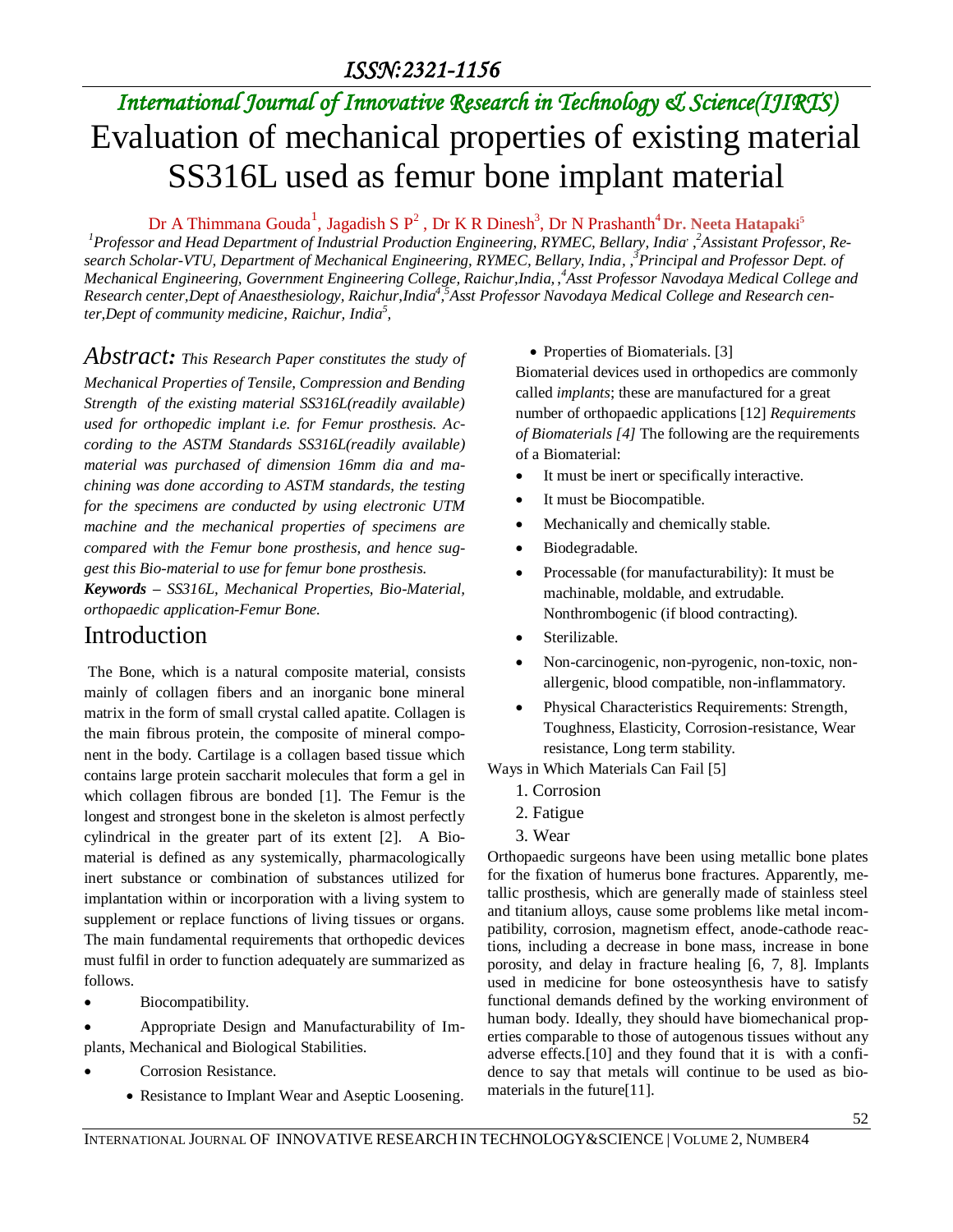# *International Journal of Innovative Research in Technology & Science(IJIRTS)* EXPERIMENTAL PROCESS DESCRIPTION: STAINLESS STEEL –

316 / 316L is an 18/8 austenitic stainless steel enhanced with an addition of 2.5% Molybdenum, to provide superior corrosion resistance to type 304 stainless steel. 316/316L has improved pitting corrosion resistance and has excellent resistance to sulphates, phosphates and other salts. 316/316Lhas better resistance than standard 18/8 types to sea water, reducing acids and solution of chlorides, bromides and iodies.[13]

#### TENSILE PROPERTIES**:**

As per ASTM E- 08 The test methods cover the tension testing of metallic materials in any form at room temperature, specifically, the methods of determination of yield strength, yield point elongation,

#### COMPRESSIVE PROPERTIES**:**

As per ASTM E-09 The specimen is subjected to an increasing axial compressive load; both load and strain may be monitored either continuously or in finite increments, and the mechanical properties in compression determined Compressive properties are of interest in the analyses of structures subject to compressive or bending loads or both and in the analyses of metal working and fabrication processes that involve large compressive deformation such as forging and rolling. For brittle or non ductile metals that fracture in tension at stresses below the yield strength, compression tests offer the possibility of extending the strain range of the stress-strain data. While the compression test is not complicated by necking as is the tension test for certain metallic materials,

#### BENDING TEST **:**

As per ASTM E- 290 Static and fatigue flexural properties, such as flexural strength and modulus, are determined by ASTM E-290 test method. In this test, a SS316L specimen of rounded cross-section is loaded in either a three-point or a four-point bending mode. In either mode, a large span (*L*) to thickness *(t)* ratio of 16, 32, 40, or 60 is usually recommended to minimize inter laminar shear deformation.

## TESTING METHODS



Fig 1.Universal testing machine

Universal testing machine specification Capacity: 40ton Motor: 2.3hp Voltage: 400 to440 volts Dimension: L\*W\*H (2060\*750\*2180)

Standard Attachments

- 1. Compression plates 2 no's diameter 120 mm
- 2. Shear attachments 1 set
- 3. Extensometer 1 no's
- 4. Single point bending tool 1 no's

Specification of ASTM standard is **E-08** for Tensile Test Specimen:-



Fig 2.Tensile Test Specimen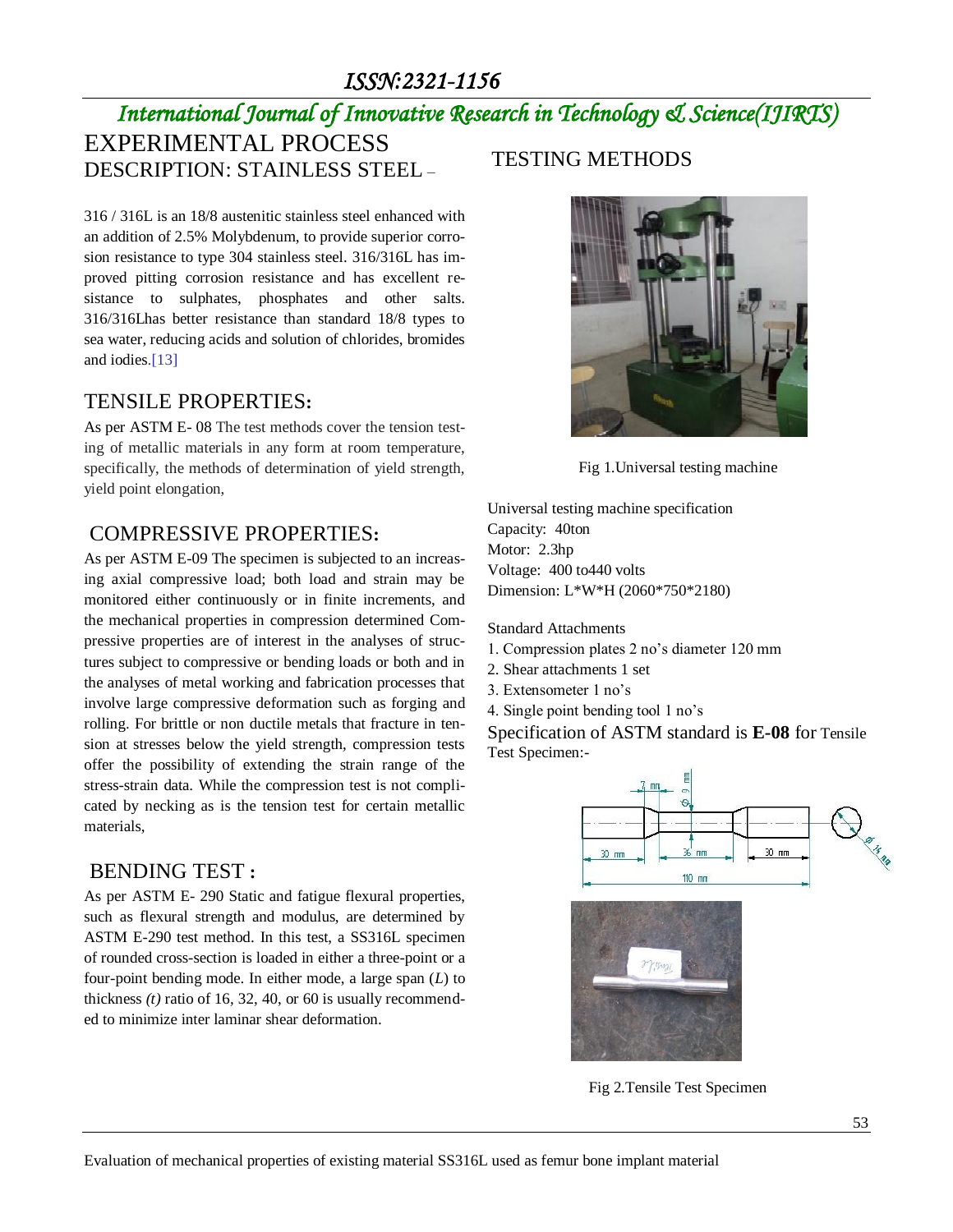*International Journal of Innovative Research in Technology & Science(IJIRTS)*



Specification of ASTM standard is **E-09** for compression Test Specimen:-

# Ę





Fig 3.compression Test Specimen

Specification of ASTM standard is E-290 for Bend test Specimen:-



Fig 4.Bend test Specimen



# RESULTS AND DISCUSSION

**TENSILE RESULTS**TENSILE TEST RESULTS FOR SS316L



Fig 5.Graph shows *SS316L* for Tensile Test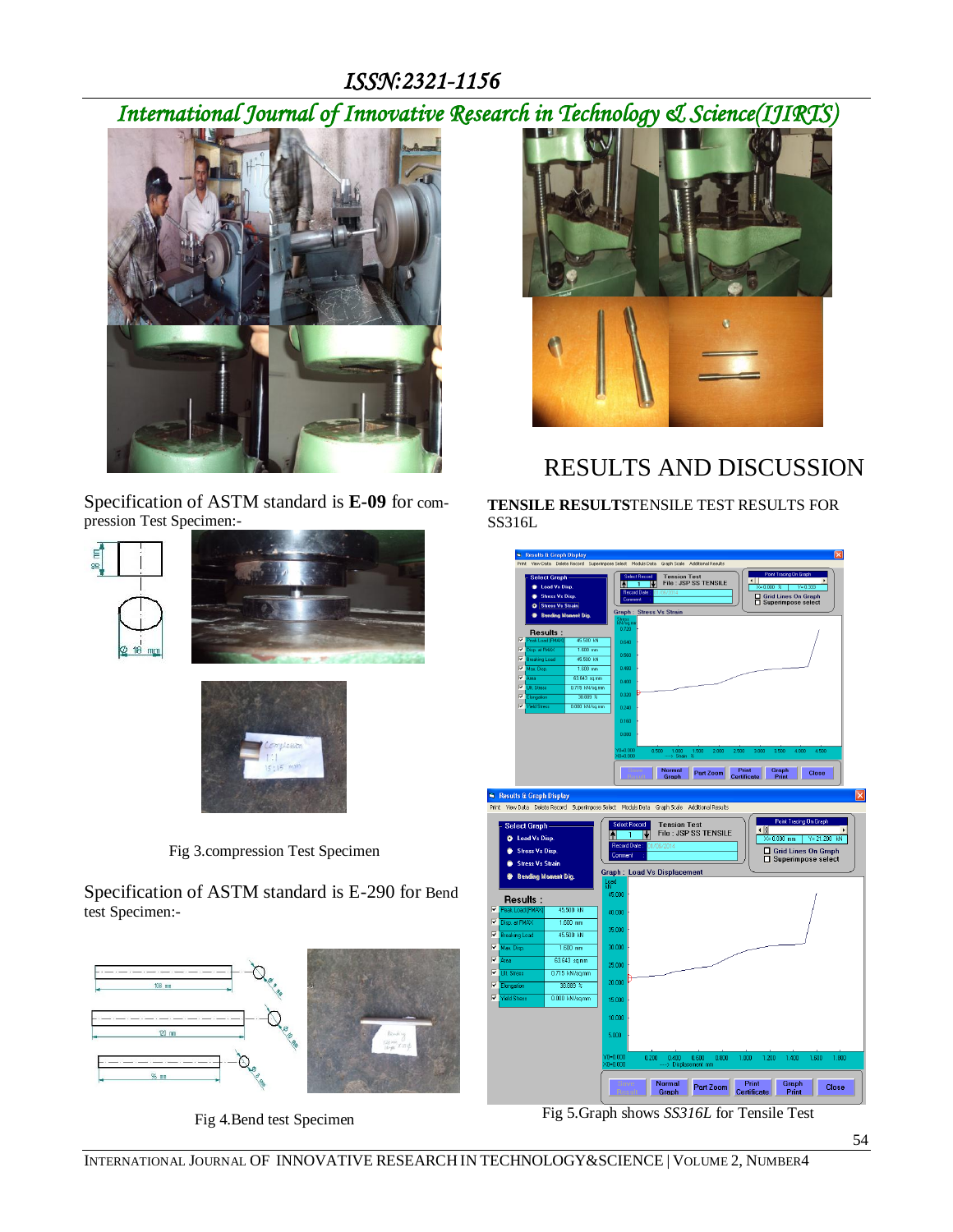# *International Journal of Innovative Research in Technology & Science(IJIRTS)*

| S1           | Peak | Dis | <b>Bre</b>     | Max  | Ar             | $Com-$         | Femur Bone         |
|--------------|------|-----|----------------|------|----------------|----------------|--------------------|
| N            | Loa  | pla | aki            | imu  | ea             | pressiv        | Compressive        |
| $\mathbf{o}$ | d    | ce  | ng             | m    | m              | e              | Strength $[12]$    |
|              | (FM  | me  | Lo             | Dis- | m <sup>2</sup> | strengt        |                    |
|              | AX)  | nt  | ad             | plac |                | h              |                    |
|              | kN   | at  | (k             | eme  |                | (PKL/          |                    |
|              |      | Fm  | N)             | nt   |                | Area)          |                    |
|              |      | ax  |                | (mm  |                | (kN/m)         |                    |
|              |      | (m) |                |      |                | m <sup>2</sup> |                    |
|              |      | m)  |                |      |                |                |                    |
| 1            | 214. | 29  | 21             | 2900 | 17             | 1.212          | $115.29 \pm 12.94$ |
|              | 300  | 00  | 4.3            |      | 6.8            |                | Mpa) or            |
|              |      |     | 0 <sup>0</sup> |      | 6              |                | $0.11529 \pm 0.01$ |
|              |      |     |                |      |                |                | 294 ( $kN/mm^2$ )  |
|              |      |     |                |      |                |                |                    |
|              |      |     |                |      |                |                |                    |

Table 1: Tabular column shows Experimental graph results of Tensile Test. SS316L

Conclusion: From this Experimental Results concluded that the Specimen having Tensile Strength of  $0.715 \text{kN/mm}^2$ . Hence comparing this result to the Femur Bone Tensile

| sno          | Peak<br>Load<br>(Fmax) |  | Displacement<br>at Fmax (mm | <b>Breaking</b><br>Load<br>(kN) | Maximum<br>Displacement<br>(mm)          | Area<br>mm <sup>2</sup> | Ul-<br>tim<br>ate      |
|--------------|------------------------|--|-----------------------------|---------------------------------|------------------------------------------|-------------------------|------------------------|
|              | kN                     |  |                             |                                 |                                          |                         | Str                    |
|              |                        |  |                             |                                 |                                          |                         | ess<br>/(k)            |
|              |                        |  |                             |                                 |                                          |                         | N/                     |
|              |                        |  |                             |                                 |                                          |                         | mm                     |
|              |                        |  |                             |                                 |                                          |                         | $\mathbf{z}_{\lambda}$ |
|              | 45.500                 |  | 1.600                       | 45.500                          | 1.600                                    | 63.6                    | 0.7                    |
|              |                        |  |                             |                                 |                                          | 43                      | 15                     |
| Elongation % |                        |  | <b>Yield Stress</b>         |                                 | Femur Bone Tensile                       |                         |                        |
|              |                        |  | (kN/mm <sup>2</sup> )       |                                 | <b>Strength or Ultimate Stress</b>       |                         |                        |
|              |                        |  |                             |                                 | [12]                                     |                         |                        |
| 38.899       |                        |  | 0.000                       |                                 | $0.04344 \pm 0.00362$ kN/mm <sup>2</sup> |                         |                        |

Table 2: Tabular column shows Experimental graph results for Compression Test SS316L

Strength0.04344 $\pm$ 0.00362 kN/mm<sup>2</sup>, the specimen result will match.

COMPRESSION TEST RESULTS FOR SS316L



Fig 6.Graph shows Compression Test for *SS316L*



Fig 7.Graph shows Compression Test for *SS316L*

Conclusion**:** From this Experimental Results concluded that the Specimen have Highest Compressive Strength i.e.,1.212  $kN/mm<sup>2</sup>$ , Hence comparing this result to the Femur Bone Compressive Strength of  $0.11529 \pm 0.01294$  kN/mm<sup>2</sup>, the specimen results will match.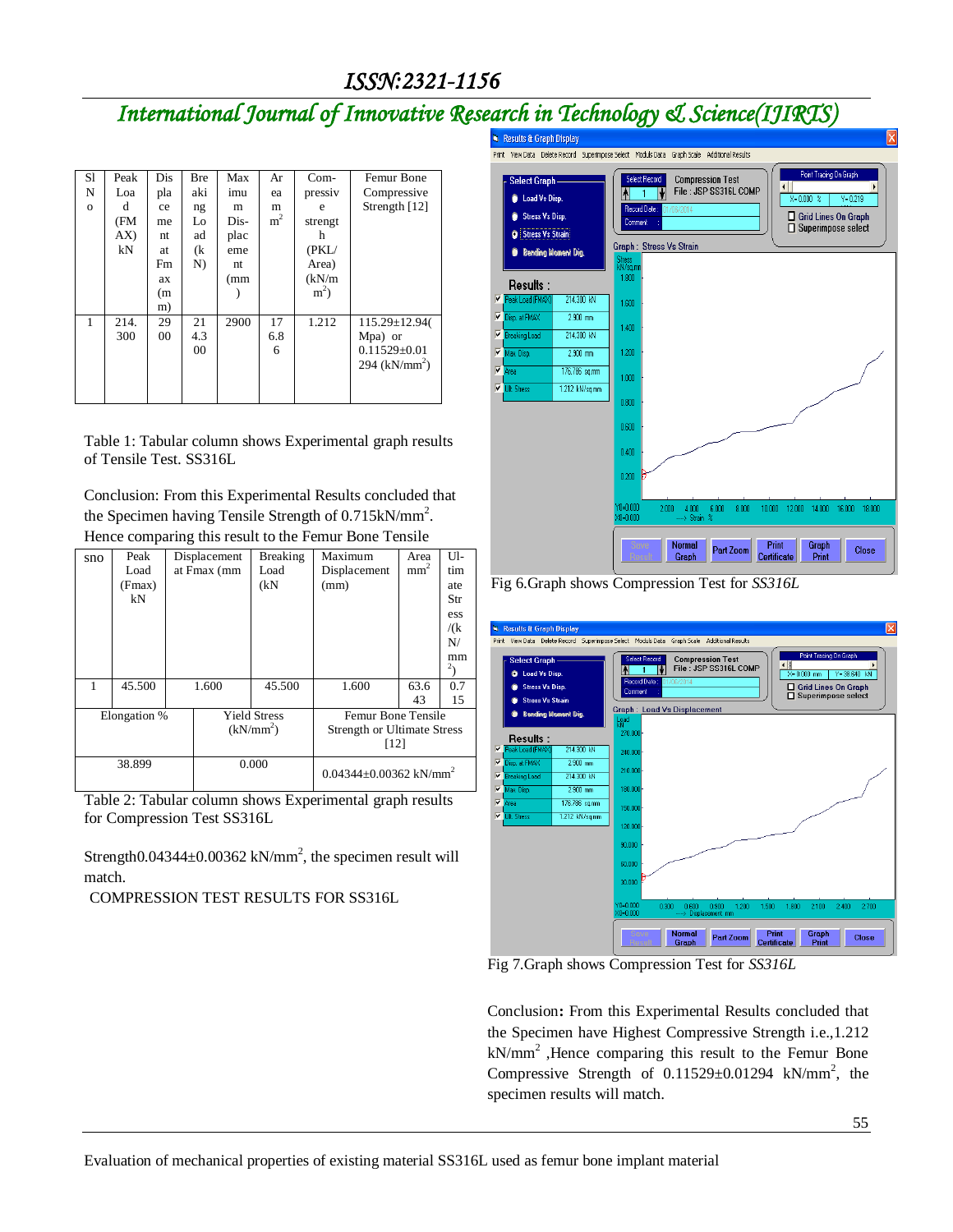# *International Journal of Innovative Research in Technology & Science(IJIRTS)*



Fig 8.Graph shows Bending Test result for SS316L



Fig 9.Graph shows Bending Test result for SS316L

Table 1: Tabular column shows Experimental graph results for Bending Test SS316L

| Sl No                 | Peak            | Displacement          | <b>Breaking</b> | Maximum                | C/S             |
|-----------------------|-----------------|-----------------------|-----------------|------------------------|-----------------|
|                       | Load            | At Fmax               | Load            | Displacement           | Area            |
|                       | (Fmax)          | (mm)                  | (kN)            | (mm)                   | mm <sup>2</sup> |
|                       | kN              |                       |                 |                        |                 |
| 1                     | 34.120          | 5.800                 | 34.120          | 5.800                  | 113.143         |
|                       |                 |                       |                 |                        |                 |
| Bending               | Bending         | Modulus of            | Maximum         | Femur Bone             |                 |
| Strength              | <b>Stress</b>   | Elasticity<br>Bending |                 | Bending Strength [12]  |                 |
| (kN/mm <sup>2</sup> ) | $(kN/mm^2)$     | $(kN/mm^2)$           | Moment          |                        |                 |
|                       |                 |                       | $kN$ .mm        |                        |                 |
| 0.302                 | 3.016<br>25.997 |                       | 511.800         | $84.03 \pm 9.91$ (Mpa) |                 |
|                       |                 |                       |                 | or $0.084 + 0.00991$   |                 |
|                       |                 |                       |                 | (kN/mm <sup>2</sup> )  |                 |
|                       |                 |                       |                 |                        |                 |
|                       |                 |                       |                 |                        |                 |

Conclusion: From this Experimental Results concluded that the Specimen have Bending Strength  $0.302$  kN/mm<sup>2</sup>. Hence comparing this result to the Femur Bone Bending Strength of  $0.084 \pm 0.00991$  kN/mm<sup>2</sup>, the specimen results will match.

## CONCLUSION

- From the Tensile Experimental test results of SS316L it is found that will match the Femur bone tensile property anyhow from this results we suggest SS316L for femur bone prosthesis.
- From the Compression Experimental test results of SS316L it is found that will match the Femur bone compression property anyhow from this results we suggest SS316L for femur bone prosthesis.
- From the Bending Experimental test results of SS316L it is found that will match the Femur bone bending property anyhow from this results we suggest SS316L for femur bone prosthesis.

## FURTHER WORK

- Corrosion Test to be Conducted
- For SS316L material coating will be done by different bio-compatible coating material.
- Finite Element Analysis will be carried out.
- Testing like Fatigue test, shear test, Impact test, Moisture content test and thermal test
- We can compare the existing/ widely using material (SS316L) with Natural fiber (Sisal, Jute, Hemp fibre) or S-Glass fiber or E-Glass fiber or Hybrid Polymer composite material and these properties can be comparing to Orthopaedic Implants especially for Femur Prosthesis.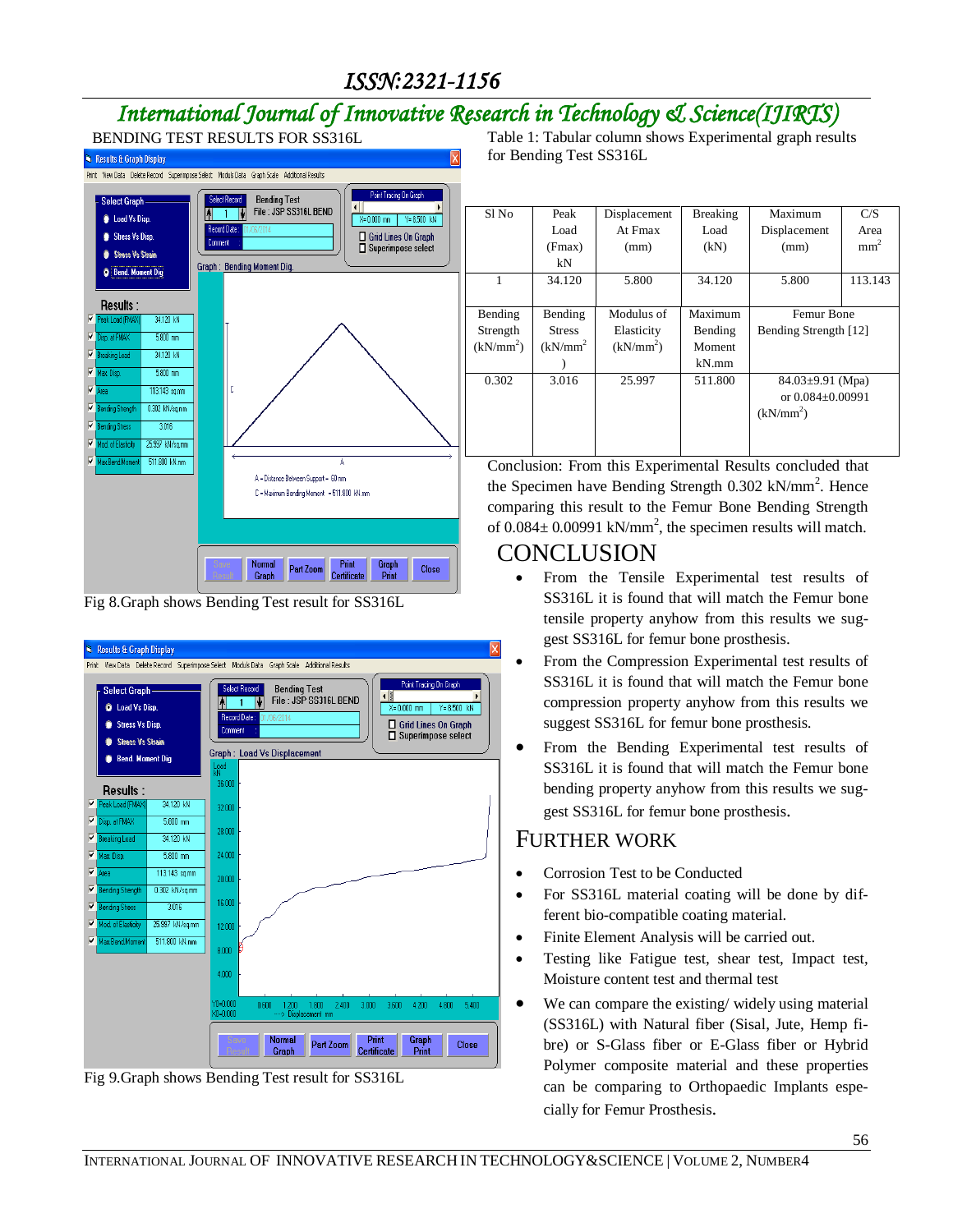# *International Journal of Innovative Research in Technology & Science(IJIRTS)*

Acknowledgments

Thanks to Mechanical Dept-RYMEC-Bellary and Thanks to REVA-College-Bangalore to carryoumechanical test,

## REFERENCES

- [1].M S.Ramakrishna, J. Mayer, E. Wintermantel, Kam W. Leong, paper entitled "Biomedical application of polymer-composite materials: a review", Composites science and technology journal, 61 (2001), pp (1189-1224), ELSEVIER.
- [2 ]D. Amalraju and Dr. A.K.Shaik Dawood Fernandez Paper Entitled "Mechanical Strength Evaluation Analysis of Stainless Steel and Titanium Locking Plate for Femur Bone Fracture" IRACST – Engineering Science And Technology: An International Journal (ESTIJ), ISSN: 2250- 3498, Vol.2, No. 3, June 2012
- [3]Hanumantharaju, H. G., Dr. H. K Shivanand,., "Static analysis of bi-polar femur Bone implant using fea", International Journal of Recent Trends in Engineering, Vol. 1, No.5, May 2009, pp. 118- 121
- [4]Williams), Wiley, New York, 1980, Ch. 36. G. F. Howden, Mechanical Properties of Biomaterials (eds G. W. Hastings & D. F. )
- [5].MATERIALS DEGRADATION AND ITS CONTROL BY SURFACE ENGINEERING (2nd EDITION) Copyright © 2002 by Imperial College Press Wear Mechanisms, Materials Science & Engineering
- [6] K. Fujihara, 'Design of carbon / epoxy braided composite bone plate', National University of Singapore, http://iris14.cadcam.nus.edu.sg/~p81313a/phdwork.html
- [7] Ramakrishna S, Mayer J, winter mantel E, Leong KW. Biomedical Applications of polymer-composite materials: a review.Comp Sci Tech 2001; 61:1189–224.
- [8]Yildiz, Composite Hip Prosthesis Design, Ph.D Thesis, Stanford University, 1993
- [9][. www.biomaterials.com](http://www.biomaterials.com/)
- [10] David Bombač1 et.al Characterization of titanium and stainless steel medical implants surfaces RMZ – Materials and Geoenvironment, Vol. 54, No. 2, pp. 151-164, 2007
- [11]. Hendra Hermawan et.al Metals for Biomedical Applications "Faculty of Biomedical Engineering and Health Science, Universiti Teknologi Malaysia"Malaysia,Theory to Applications, Prof. Reza Fazel (Ed.), ISBN: 978-953-307-637-9,
- [12].Raviraj Havaldar, S.C.Pilli and B.B.Putti Paper Enti tled "Effects of Magnesium on Mechanical Properties of Human Bone" IOSR Journal of Pharmacy and Biological Sciences (IOSR-JPBS) E-ISSN: 2278-3008, P-ISSN: 2319-7676. Volume 7, Issue 3 (Jul. – Aug. 2013), Pp 08- 14 Www.Iosrjournals.Org
	- [13].www.global metals.com.au

## Biographies



1.**Dr.A Thimmanagouda** obtained his M.Tech Degree from Mysore University (SJCE-Mysore) in 1991 and his Ph.D from S.K. University Ananthpur in 2011.At present he is serving as Professor, and HOD Department of Industrial Production Engineering at RYMEC-Bellary. He served as Principal PD institute of Technology Hospet from 2001 to 2005.He has many national and international publications to his credit. His area of interest is Quality Management and Composite Materials. He is guiding Three Ph.D research Scholars under VTU-Belgaum. <sup>1</sup>EMAIL:atgoud @gmail.com



**2.Mr.Jagadish S P** obtained his M.E Degree from Bangalore University -Bangalore in 2010 and pursuing part-time Ph.D from Visvesvaraya technological University –Belgaum in Bio-composite materials. Having 10 years of teaching experience, at present he is serving as Assistant Professor in Department of Mechanical engineering at RYMEC-Bellary. He has many national and international publications to his credit. <sup>2</sup>Email:sp\_jagadish1@yahoo.co.in